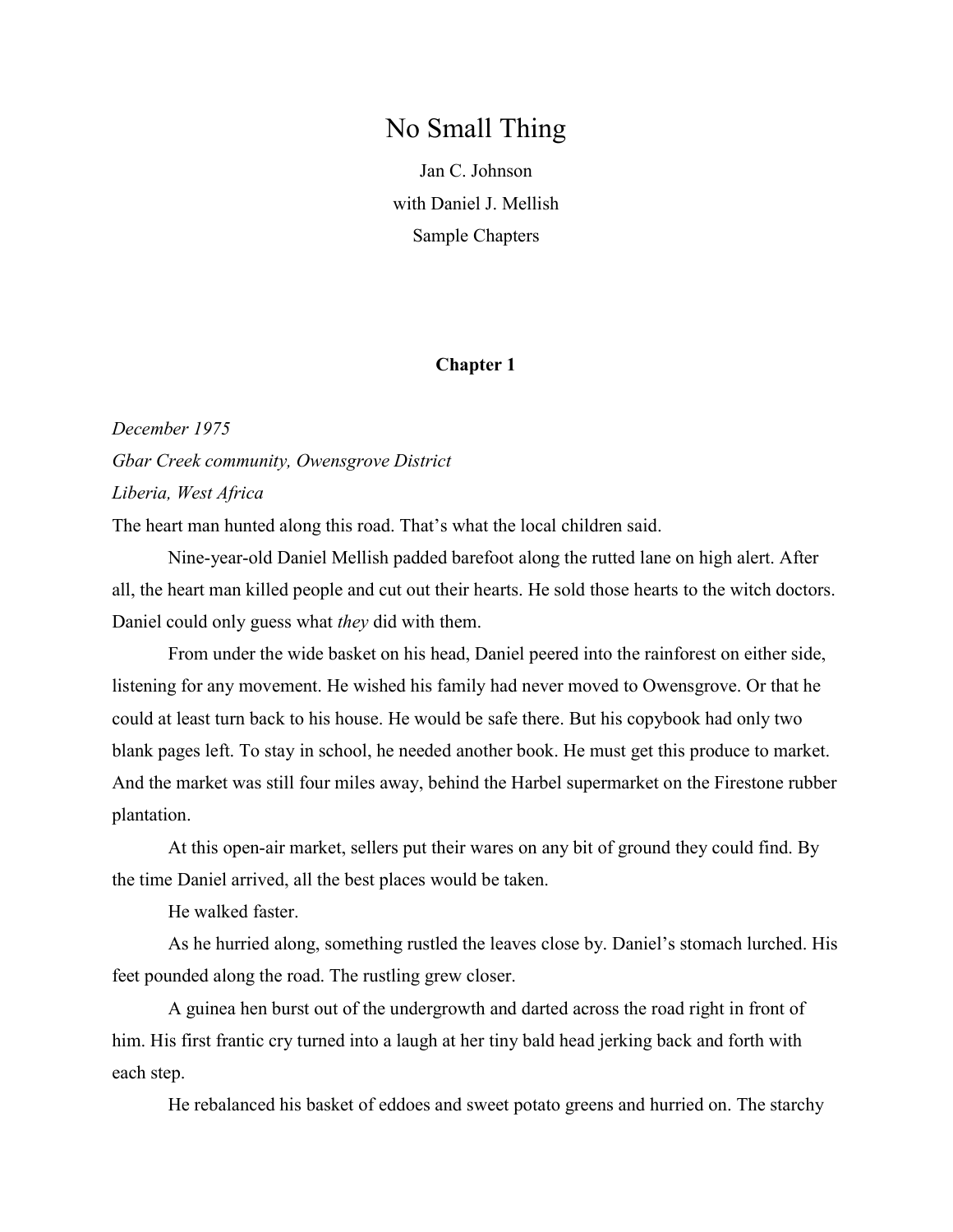tubers were heavy, but he wished he had more of them. The greens had small value. How much would his load bring today?

\*\*\*\*\*

Daniel arrived home before sunset and eased the basket from his head, letting some leftover greens drop onto the table. Not that he was tired. No, he was used to the walk between home and market. Tonight, discouragement slumped his shoulders.

His ma turned sympathetic eyes on him. "Not a good day at market?"

"No, prices were low. There were plenty others with eddoes to sell." Daniel gave her the unsold greens and the few coins he'd earned.

Ma pulled a small pouch from inside the waist of the lappa covering her lower half, and placed the coins inside. "I am sorry, son, but I will have to use part of this for food."

"Okay." He rubbed his toes along the dirt floor.

"You understand, don't you?" She put an arm across his shoulders. "We can find eddoes and fruit enough, but you cannot do well in school without meat or eggs. Unless I can trade, I must buy those things."

"I know, Ma. But… for what reason Father won't provide food, or pay for my school? If he pays for the other brothers' school, why not for me?" Daniel scowled. "I hate him."

"Oh… No, my son." Ma gathered Daniel in her arms. "Let's not think that way. Your father is living his life the way he wants, and we must respect him, my kawusu warsor."

The endearment in Ma's native Kru dialect gave him small comfort. He allowed her gentle hand to smooth his brow, but anger still stirred inside. Father was living his life—okay. But what about Daniel's life and what he wanted? How could a boy keep up his schoolwork when he struggled to earn money even for a copybook and pencil, let alone the uniforms?

Ma turned his chin up until he met her smiling gaze. "Don't worry, son. I have one pineapple ready to cut. Tomorrow you can take it to market, and it should bring enough to buy what you need, yah."

"Thank you, Ma." He hugged her. "May I go visit Barnard?"

"Yes, maybe your friend can help you feel better."

Many of the boys Daniel knew would rather play football than attend school. But as much as Daniel liked football, he wanted an education more than anything. His younger neighbor Barnard understood.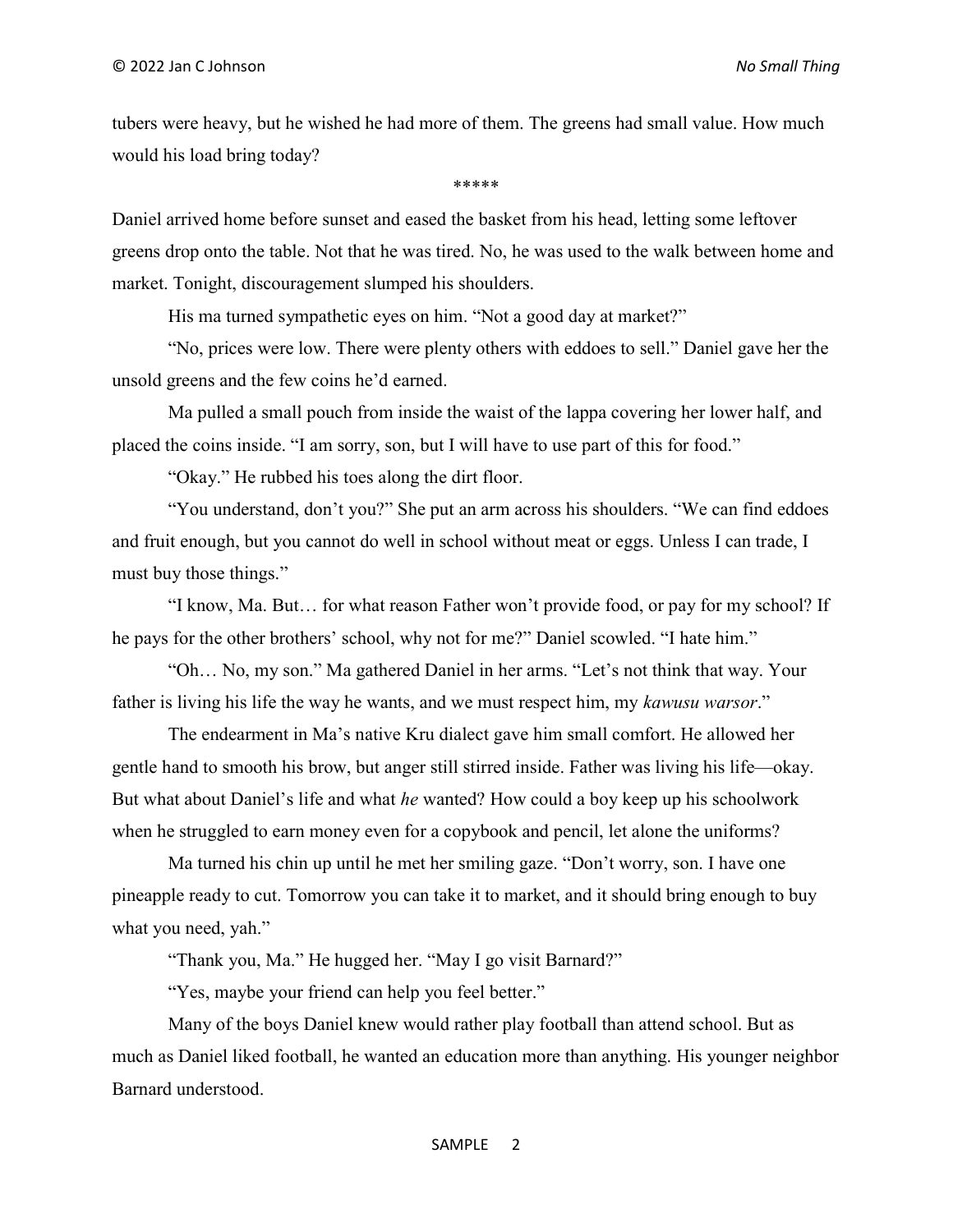Surely Father could afford the small cost of sending Daniel to school. Why did he not notice or love him and his sisters? Small as he was, Daniel sensed that a father should look out for his whole family, even if he did have three wives and too plenty children.

Scowling again, he crossed the yard to Barnard's house, where the boy sat on the porch reading a book. Popular music came from a transistor radio.

Barnard closed the book and jumped up, grinning. "You are welcome, Daniel. Where have you been today?"

 "The market, of course." Daniel told his friend about the guinea hen scare and his small earnings. "Father pays for the brothers' school, but they don't even do their work. That isn't right, is it?"

Barnard shook his head. "It doesn't sound fair-o. But one day you will top your brothers." "Maybe. If the heart man doesn't get me." Daniel hung his head.

"He won't." Barnard nudged Daniel with an elbow. "You run very fast. Now, how about a game of Ludo before dark?"

"Okay."

Barnard set up the game board and let Daniel throw the dice first.

## Chapter 2

Daniel tugged the front edges of his short uniform trousers together until he could button the waistband. When he first got these shorts for third grade, they reached almost to his knees. Two years later, they left more of his thighs showing than they covered. Worse, the royal blue fabric had faded to a dusty brown.

His top half was no better. The bright yellow blouse, now the color of ivory, barely reached past the top of his shorts. How many times had Ma washed and ironed this suit? Why couldn't he wear his regular clothes to school?

But uniforms were the rule. He sighed. At least the rain had stopped.

Copybook and pencil in hand, he walked the three miles of muddy roads through the bush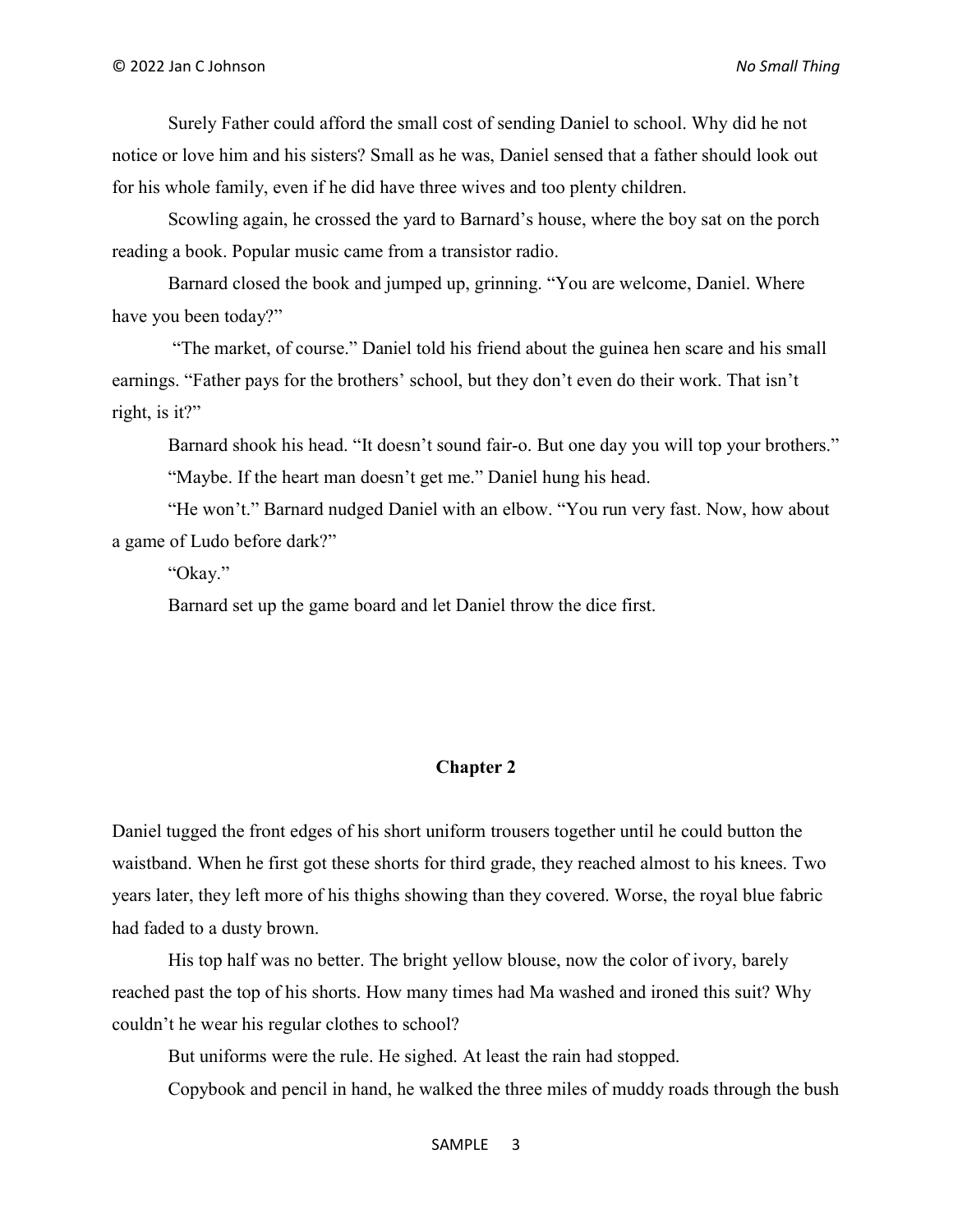to the government school. Once inside his fifth-grade classroom, he took his place on the bench at the narrow table he shared with three classmates. He was older than some of the students children whose fathers supported them. They could afford uniforms and supplies, and never had to sit at home during the school year.

Their first teacher entered the room with a crisp "Good morning, class." The students greeted her, opened their copybooks, and prepared to write.

The morning went as usual. Since Daniel did not like to talk, he dreaded reciting in English. However, he enjoyed reading and had not too much fuss with math.

At the noon recess, he sat in the shade with his friends. The luckier ones ate lunch. One boy passed a portion of his rice to Daniel, and he accepted it gratefully.

"Time to play-o!" one of the boys said, juggling a ball first with his head, then his knee. Daniel rose and lined up with the others to choose teams.

"Come on, Daniel! We want to sing," a fourth-grade girl called. She and a cluster of other children beckoned him toward the shade of a fruit tree at the edge of the schoolyard.

Daniel grinned. He loved music even more than football. When it came to singing, his tongue was never slow. And he would be in the shade. "Coming!"

When he started toward the singers, the boys objected. "Don't go with them," one said. "You're one of our best footballers!"

The girl ran to them and took Daniel's hand. "No, we need you to lead us!" She pulled and he followed willingly, glancing back at his friends with a shrug.

Daniel started a song. Young voices rose in the first verse. Harmonies built, one part on another, and the rich sound floated across the schoolyard. More students wandered over to join in, until Daniel stood wrapped in the music of twenty or more voices.

The children sang until the end of recess. Then everyone filed back inside. The geography teacher, Miss Logan, followed the fifth graders into their classroom. She draped a map over the chalkboard and began the lesson.

Daniel liked to hear about faraway places and imagine visiting them. But why did Miss Logan keep looking at him like that? She seemed upset, even angry. She had stared at him plenty times, ever since school began two weeks ago. And once, she'd started to say something to him but only turned away, lips pressed together in a thin line.

But why? Could it be his classwork?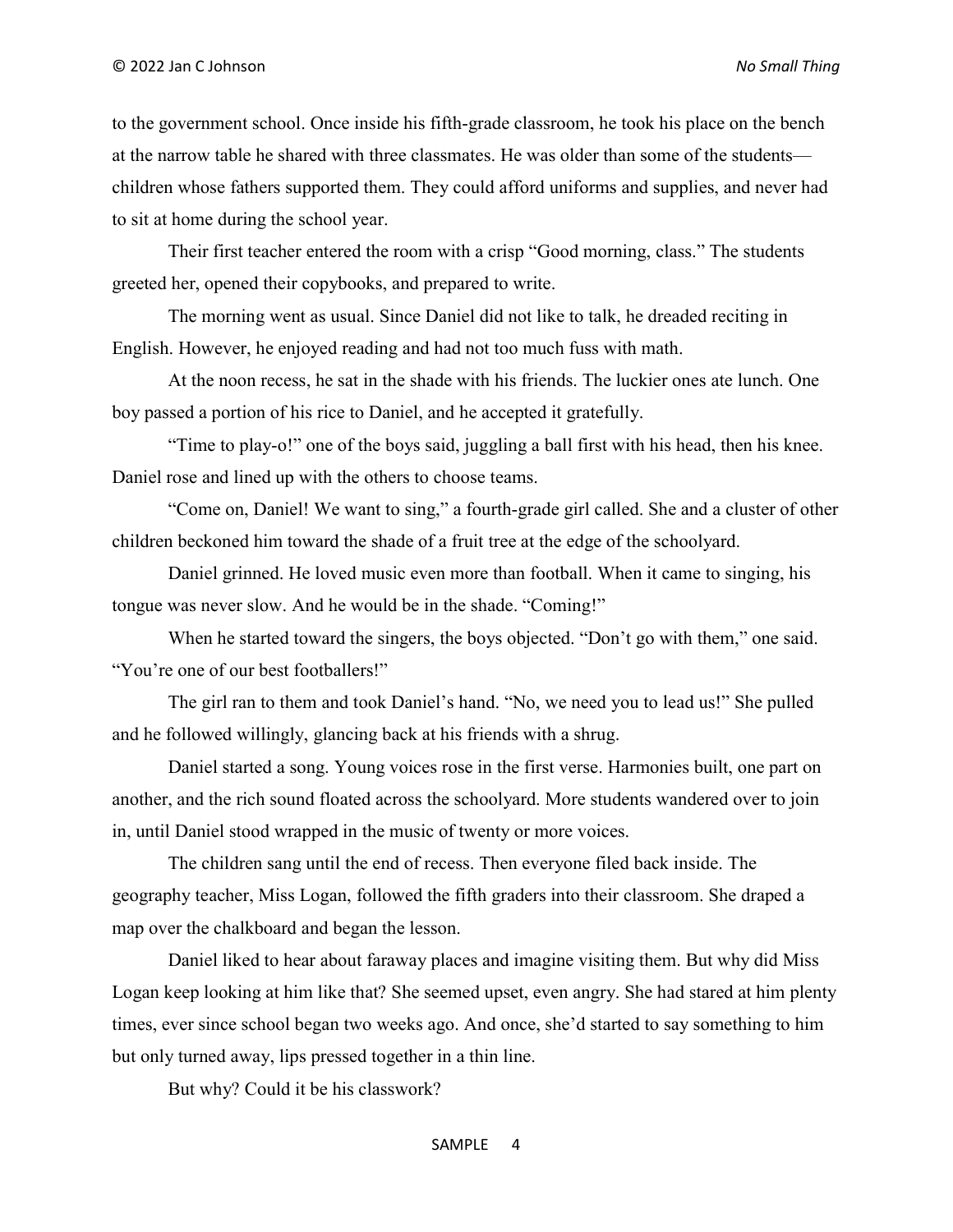No. He always did his work with care.

What was wrong, then? Had he offended her some way?

Next morning, Daniel slid his copybook and uniform into a plastic bag and walked to school in a pouring rain. Once inside, the children quickly changed into their dry uniforms and prepared for class.

The rain went on through recess, so the students stayed indoors. Daniel and his friends played "President," making speeches and trying to sound like President Tolbert on the radio.

During geography class, Daniel watched Miss Logan as closely as he could without seeming disrespectful. Again, he caught unhappy looks from her. He did his best to listen and not worry, but her mood made it hard to concentrate.

When class ended, the teacher rolled up her map. But instead of leaving the room, she stood looking straight at him. "Daniel Mellish."

His stomach clenched. Cringing inside, he stood. "Yes, Miss Logan?"

She came to him and fingered the worn hem of his sleeve. "Look at your uniform."

He lowered his head as if to look, but shut his eyes. He should answer. Why was it so hard to speak?

Miss Logan released his sleeve. "Don't bring this suit here again tomorrow. I don't want to see this again."

Shock loosened his tongue. He looked up at her. "O! What am I gonna do? I don't have money for another uniform." Shame burned in his face.

"I'm sorry, Daniel, but you can't come to school dressed like this." With that, Miss Logan left and the next teacher entered the room.

Daniel sank onto the bench, head bowed. He hurried away the minute school was over. Friends called to him, but he made no answer.

At home, he found his mother outside. She squatted beside a tub of water, rubbing a bar of handmade soap into wet clothing. "Ma, what can I do?" he asked. "Miss Logan said I can't come back to school until I have a better uniform. How can I get one? They're so expensive."

Ma dried her hands and rose to put her arm around him. "That's too bad, Daniel. But don't give up. See, now you will have more time to earn money. Maybe you can soon go back."

"But if Father would—"

"No, my son." She held his shoulders and looked into his eyes. "Your father now caters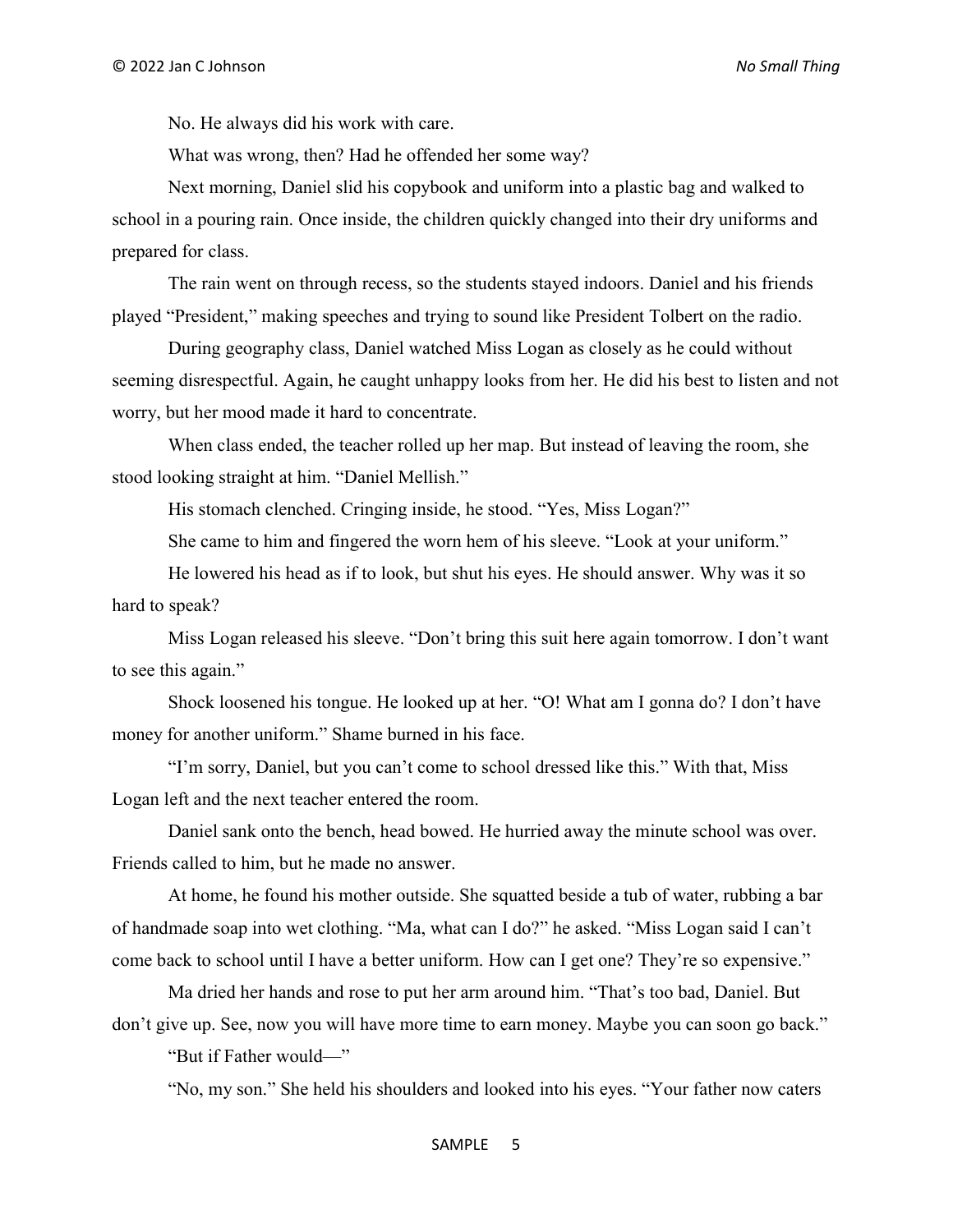to the third wife and her children. We must not expect…" She pulled him into a hug. "Oh, Daniel, you know how I want to help you go to school. I will do my best to save money and buy you a new suit."

Barnard visited Daniel a few days later. "I tell myself I'll have to come get you, or you'll never come outside-o. What've you been doing?"

"Nothing, just sitting down. I can't go back to school."

"O! Why not?"

"My uniform. Miss Logan say she never want to see it again."

Barnard shrugged. "Sure. It's the color of sand. And it would fit my little sister."

"Thanks."

"But sitting down won't help. You need a new uniform."

Daniel rolled his eyes. "I know that, yah. But they're too dear."

"Listen, why not ask the neighbors if you can do jobs for them? You can still make market on Saturdays."

"Okay, that would help." Daniel grimaced. "But I'm getting behind in schoolwork."

Barnard gripped Daniel's shoulder. "You're as smart as I am—well, almost. You don't have to fall behind. You can use my schoolbooks to keep up."

Daniel finally gave in to his friend's positive mood. "Thanks. Maybe it will be okay." \*\*\*\*\*

Daniel crouched on the front step of his house. A few neighbors had hired him for yard work, but he could not do much during the rainy season. Even after a whole month, he had gathered little money. And Ma was saving what she could. He must ask no more of her.

Barnard came home from his school and soon crossed from next door to sit beside Daniel. "Hello, how are you?"

Daniel sighed. "I'm trying small."

At this halfhearted reply, Barnard peered into his face. "Something wrong?"

"What's the use?" Daniel kicked at the red mud under his feet. "By the time I earn enough for a uniform, I'll be too old for school."

The boys sat in silence for a while.

"You know," Barnard said, "I think I should carry you to Miss Mildred Duncklee, the missionary. She's a friend of Opal Poag. You know Ma Poag—the missionary who's been